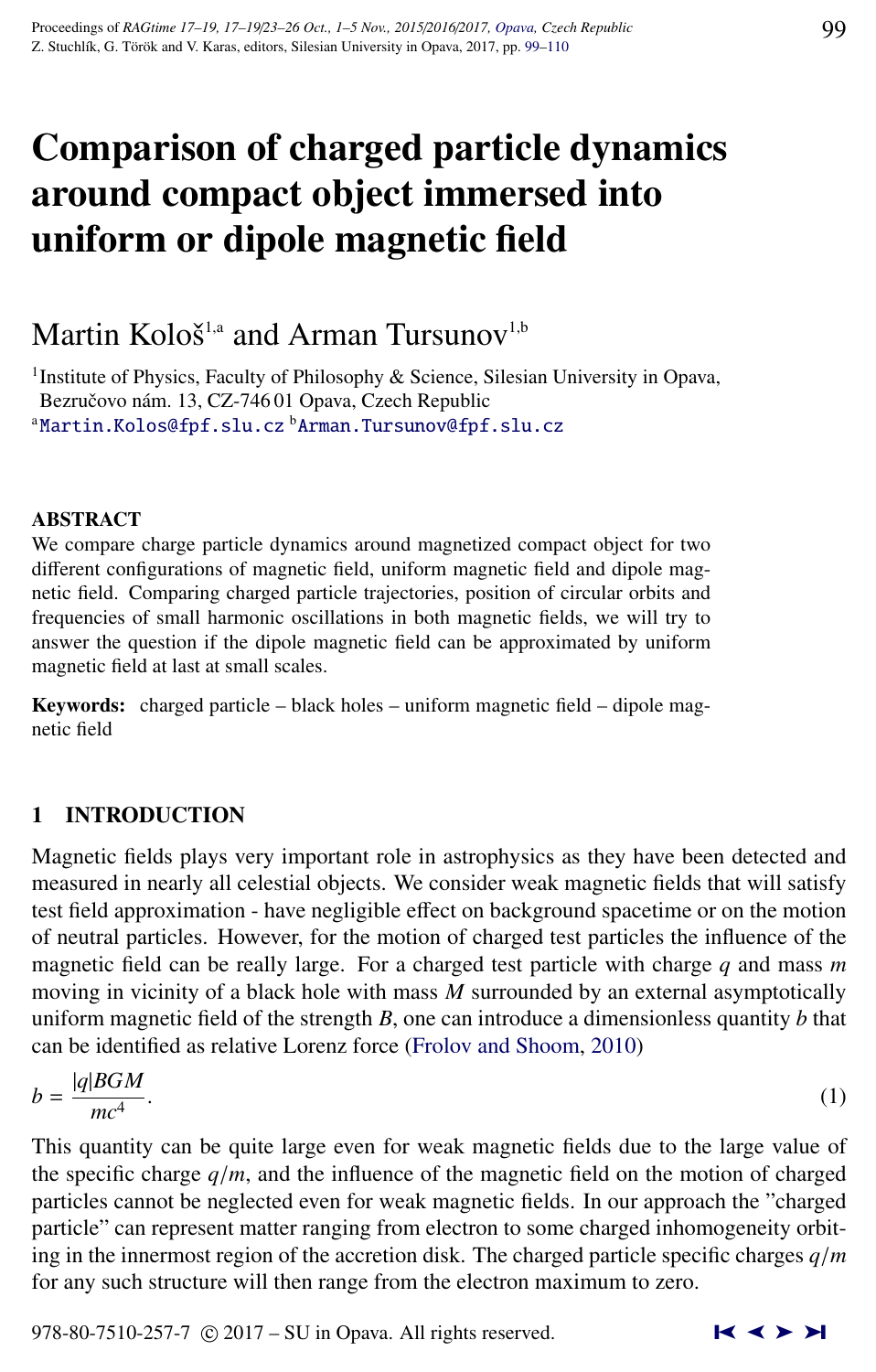

Figure 1. Magnetic field lines for magnetic uniform and dipole fields around Schwarzschild black hole. Uniform magnetic field structure is quite simple - the magnetic field lines are parallel and equally spaced. Dipole magnetic field structure is more complicated and the magnetic field intensity is increasing close to the compact object. Dipole magnetic field is generated by circular current loop with radius  $a = 4$ , hence magnetic field lines for  $2 < r < 4$  are not plotted. The gray disc with radius  $r = 2$  represent Schwarzschild black hole horizon, we also plotted dashed circle with radius  $r = 4$ representing neutron star surface.

In this paper we will concentrate our attention on two particular cases of magnetized compact object: asymptotically uniform external magnetic field known as Wald solution [\(Wald,](#page-11-0) [1974\)](#page-11-0) and relativistic version of dipole magnetic field generated by current loop [\(Petterson,](#page-11-0) [1974\)](#page-11-0). Charged particle dynamics in both magnetic filed scenarios has been already widely studied in literature; for example for the uniform magnetic field in (Kopáček [et al.,](#page-11-0) [2010;](#page-11-0) Kološ et al., [2015;](#page-11-0) [Tursunov et al.,](#page-11-0) [2016\)](#page-11-0), while for the dipole magnetic field in (Kovář et al., [2008;](#page-11-0) [Bakala et al.,](#page-11-0) [2010,](#page-11-0) [2012\)](#page-10-0). The dipole magnetic field configuration is assumed to be much more relevant for neutron stars, while for black holes we can use the uniform field configuration.

Throughout the present paper we use the spacelike signature  $(-, +, +, +)$ , and the system of geometric units in which  $G = 1 = c$ .

# 2 CHARGED PARTICLE DYNAMICS

We describe dynamics of a charged particle with charge  $q \neq 0$  in the vicinity of the Schwarzschild black hole embedded in magnetic field, using Lorentz equation and Hamiltonian formalism, and we compare both approachers.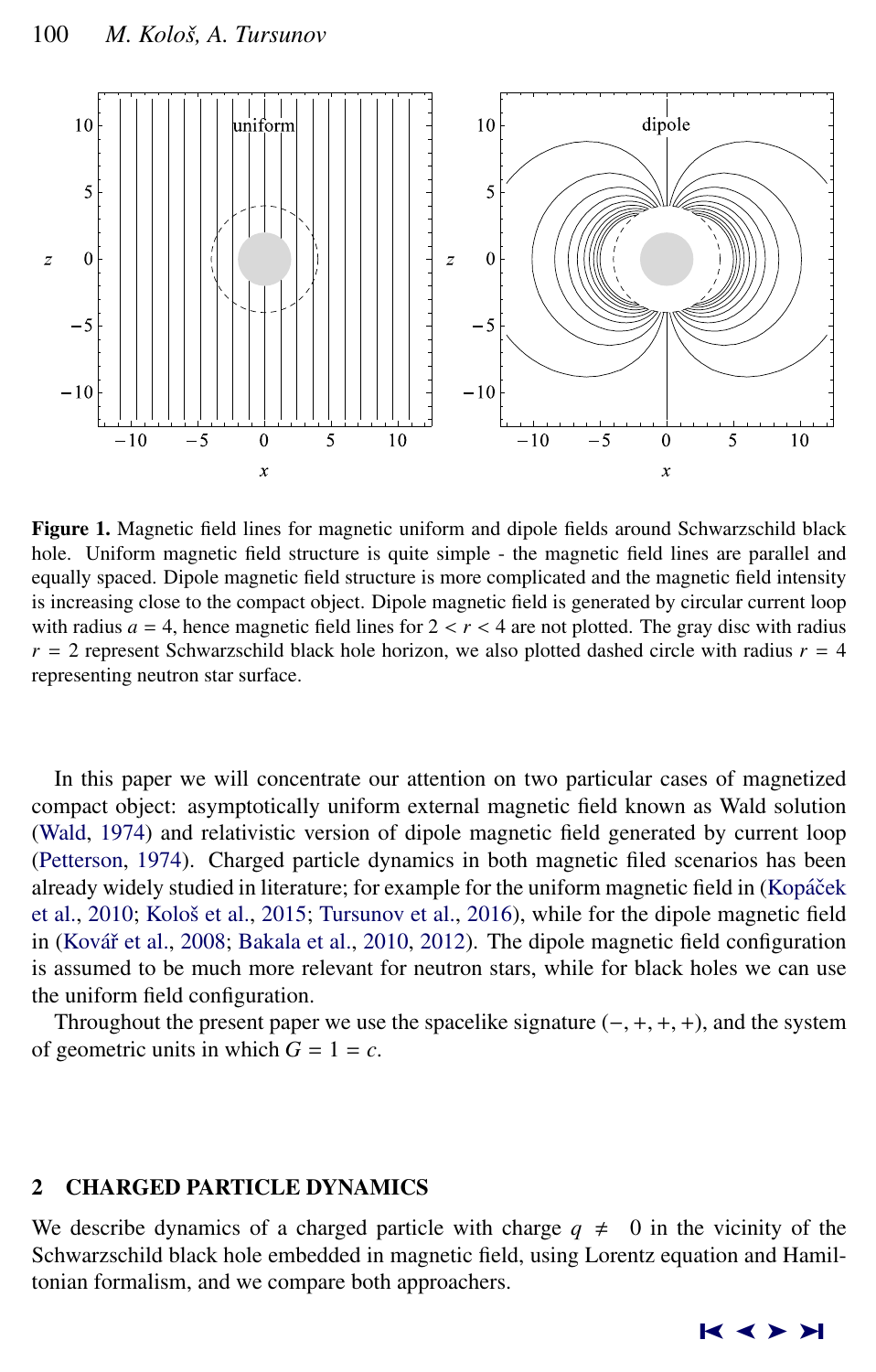<span id="page-2-0"></span>The gravity will enter to the equations of motion through Schwarzschild black hole (with mass *M*) spacetime line element

$$
ds^{2} = -\left(1 - \frac{2M}{r}\right)dt^{2} + \left(1 - \frac{2M}{r}\right)^{-1}dr^{2} + r^{2}(d\theta^{2} + \sin^{2}\theta d\phi^{2}).
$$
 (2)

We consider first case of magnetic field which is uniform at the spatial infinity, having strength *B* there. The field is oriented perpendicularly to the equatorial plane of the black hole spacetime. The only nonzero covariant component of the electromagnetic four-vector potential  $A^{\mu}$  takes the form [\(Wald,](#page-11-0) [1974\)](#page-11-0)

$$
A_{\phi}^{\mathrm{U}} = \frac{B}{2} g_{\phi\phi}.
$$

Dipole magnetic field will be generated by circular current loop with radius  $a \geq 2$ , located on the surface of compact object in equatorial plane. Outer  $r > a$  solution for four-vector potential  $A^{\mu}$  in Schwarzschild metric is given by only one nonzero covariant component of the electromagnetic four-vector potential [\(Petterson,](#page-11-0) [1974\)](#page-11-0)

$$
A_{\phi}^{\mathcal{D}} = -k \left[ \ln \left( 1 - \frac{2M}{r} \right) + \frac{2M}{r} \left( 1 + \frac{M}{r} \right) \right] g_{\phi\phi}, \tag{4}
$$

where the term in square brackets is negative for  $r > 2$ .

Both uniform and dipole magnetic fields are static, have axial symmetry, and the only nonzero covariant component of four-vector potential  $A^{\mu}$  can be written as

$$
A_{\phi}^{(U,D)} = \text{const.} \, f(r) \, g_{\phi\phi}.\tag{5}
$$

For uniform magnetic field the  $f(r)$  function is quite simple  $f^{\text{U}}(r) = 1$ , while for dipole magnetic fields the  $f(r)$  function is little bit complicated

$$
f^{D}(r) = -\ln\left(1 - \frac{2M}{r}\right) - \frac{2M}{r}\left(1 + \frac{M}{r}\right). \tag{6}
$$

The function  $f(r)$  is positive for any  $r > 2$ .

Hereafter, we put  $M = 1$ , i.e., we use dimensionless radial coordinate  $r$  (and time coordinate *t*). Cartesian coordinates can be found by the coordinate transformations

$$
x = r\cos(\phi)\sin(\theta), \quad y = r\sin(\phi)\sin(\theta), \quad z = r\cos(\theta). \tag{7}
$$

The equations of motion for charged particle with charge *q* and mass *m* in magnetized Schwarzschild black hole spacetime are given by the Lorentz equation and velocity norming condition

$$
\frac{du^{\mu}}{d\tau} + \Gamma^{\mu}_{\alpha\beta}u^{\alpha}u^{\beta} = \frac{q}{m}g^{\mu\rho}F_{\rho\sigma}u^{\sigma}, \qquad g_{\mu\nu}u^{\mu}u^{\nu} = -1,
$$
\n(8)

d $\tau$   $m^3$   $\mu$ ,  $m^4$   $m^5$   $m$ ,  $m^2$   $m$ ,  $m^4$ ,  $m^4$ ,  $m^4$ ,  $m^4$ ,  $m^4$ ,  $m^2$ ,  $m^2$ ,  $m^2$ ,  $m^2$ ,  $m^2$ ,  $m^2$ ,  $m^2$ ,  $m^2$ ,  $m^2$ ,  $m^2$ ,  $m^2$ ,  $m^2$ ,  $m^2$ ,  $m^2$ ,  $m^2$ ,  $m^2$ ,  $m^2$ ,  $m^2$ ,  $m^2$ ,  $m^2$ , Schwarzschild metric 2 and  $F_{\mu\nu}$  is tensor of electromagnetic field, given by

$$
\Gamma^{\mu}_{\alpha\beta} = \frac{1}{2} g^{\mu\nu} \left( g_{\gamma\alpha,\beta} + g_{\gamma\beta,\alpha} - g_{\alpha\beta,\gamma} \right), \quad F^{\mu\nu} = \partial^{\mu} A^{\nu} - \partial^{\nu} A^{\mu}.
$$
 (9)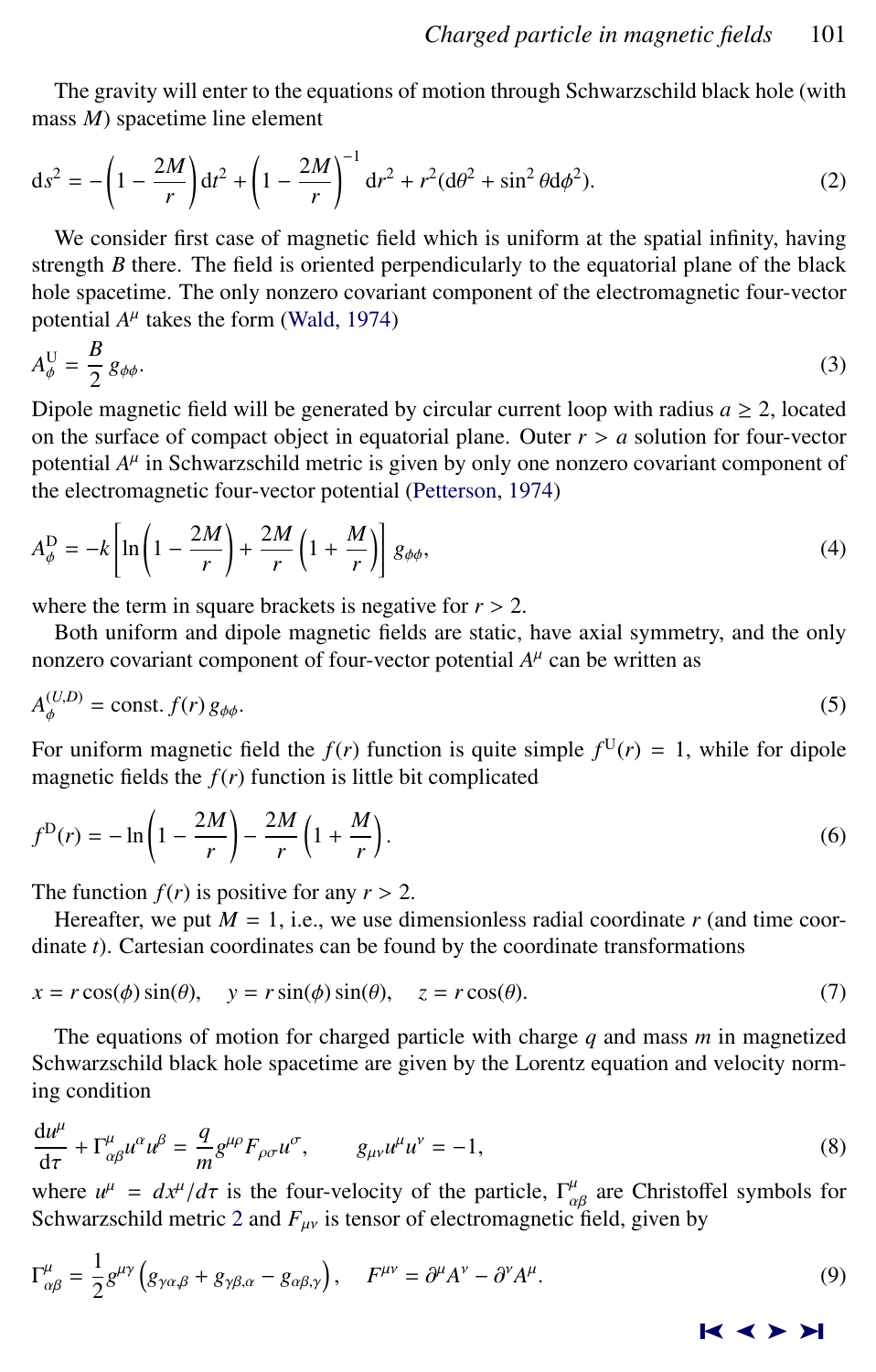<span id="page-3-0"></span>

Figure 2. Effective potential for charged particle motion around black hole immersed into uniform (left) or dipole (right) magnetic fields.

The Lorentz equation [\(8\)](#page-2-0) is set of four second order ordinary differential equations. The main advantage of Lorentz equation is that we can clearly see the Lorentz force  $f_L^{\mu}$  =  $(q/m)F^{\mu\nu}u_{\nu}$  acting on the charged particle.<br>The equations of motion for charged p

The equations of motion for charged particle can be also obtained using Hamiltonian formalism

$$
\frac{dx^{\mu}}{d\zeta} = \frac{\partial H}{\partial \pi_{\mu}}, \quad \frac{d\pi_{\mu}}{d\zeta} = -\frac{\partial H}{\partial x^{\mu}}, \qquad H = \frac{1}{2}g^{\alpha\beta}(\pi_{\alpha} - qA_{\alpha})(\pi_{\beta} - qA_{\beta}) + \frac{m^2}{2} = 0,
$$
(10)

where the kinematical four-momentum  $p^{\mu} = m\mu^{\mu} = dx^{\mu}/d\zeta$  is related to the generalized (canonical) four-momentum  $\pi^{\mu}$  by the relation  $\pi^{\mu} = n^{\mu} + d\mu^{\mu}$ . The affine parameter  $\zeta$  of (canonical) four-momentum  $\pi^{\mu}$  by the relation  $\pi^{\mu} = p^{\mu} + qA^{\mu}$ . The affine parameter  $\zeta$  of the particle is related to its proper time  $\tau$  by the relation  $\zeta = \tau/m$ . The Hamiltonian equathe particle is related to its proper time  $\tau$  by the relation  $\zeta = \tau/m$ . The Hamiltonian equations (10) is set of eight first order ordinary differential equations. The main advantage of Hamiltonian formalism is the possibility to use very precise numerical integration scheme (symplectic integrator) (Kopáček et al., [2014\)](#page-11-0).

Due to the symmetries of the Schwarzschild spacetime [\(2\)](#page-2-0) and both uniform and dipole magnetic field [\(3-4\)](#page-2-0), one can easily find the conserved quantities that are particle energy and axial angular momentum

$$
\mathcal{E} = \frac{E}{m} = -\frac{\pi_t}{m} = -g_{tt}u^t, \quad \mathcal{L} = \frac{L}{m} = \frac{\pi_\phi}{m} = g_{\phi\phi}u^\phi + \frac{q}{m}A_\phi.
$$
 (11)

Using such symmetries one can rewrite the Hamiltonian (10) in the form

$$
H = \frac{1}{2}g^{rr}p_r^2 + \frac{1}{2}g^{\theta\theta}p_\theta^2 + \frac{1}{2}g^{tt}E^2 + \frac{1}{2}g^{\phi\phi}(L - qA_\phi)^2 + \frac{1}{2}m^2 = H_D + H_P,
$$
\n(12)

where we separated total Hamiltonian  $H$  into dynamical  $H_D$  (first two terms) and potential *H*<sub>P</sub> (last two terms) parts.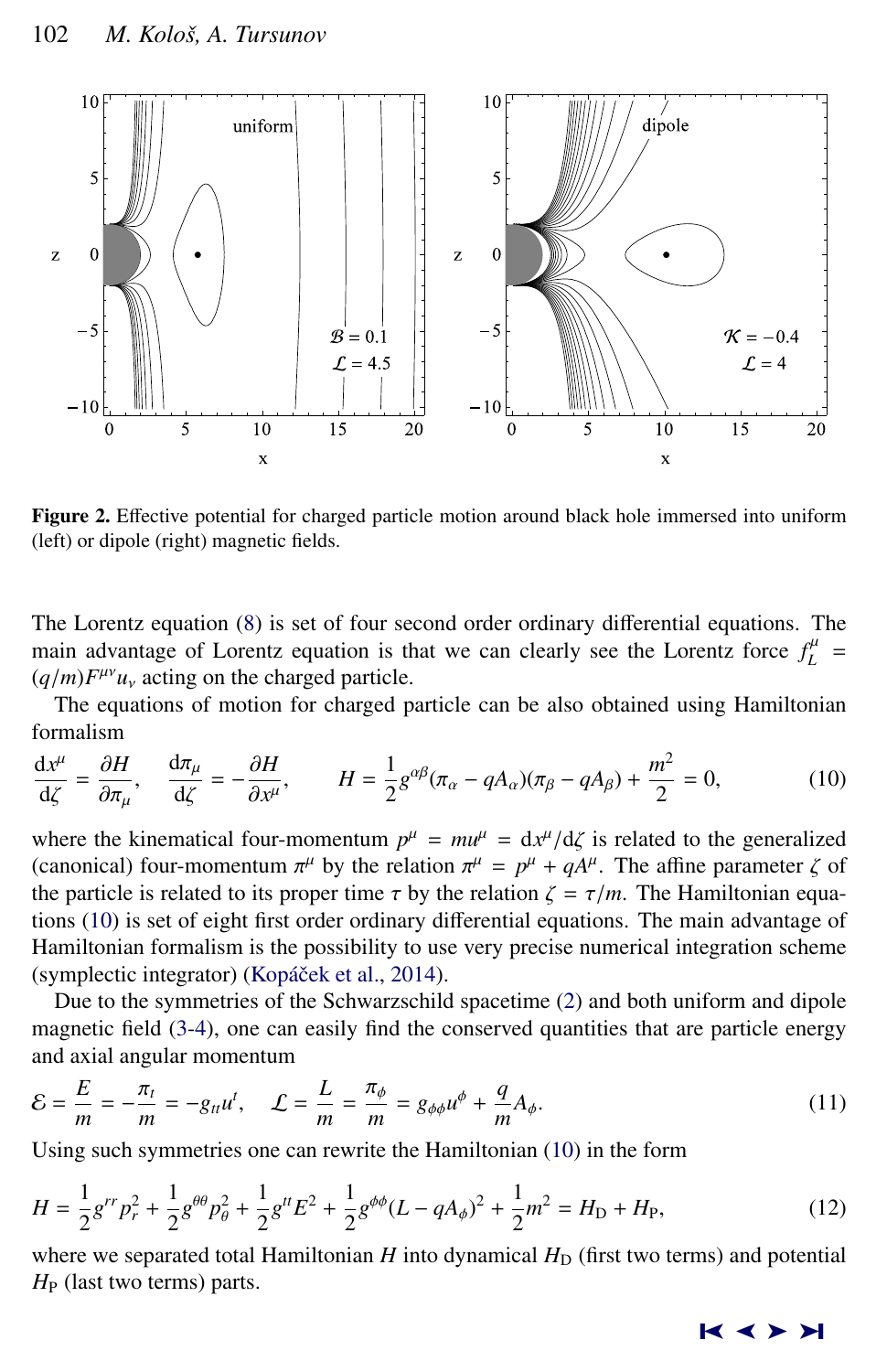<span id="page-4-0"></span>We will define new particle and magnetic field parameters: particle specific charge  $\tilde{q}$ , and magnetic parameters for uniform  $\mathcal B$  and dipole  $\mathcal K$  magnetic fileds

$$
\tilde{q} = \frac{q}{m} \qquad \mathcal{B} = \frac{qB}{2m}, \qquad \mathcal{K} = -\frac{qk}{m}.
$$
\n(13)

Energetic boundary for particle motion can be expressed from the equation [\(12\)](#page-3-0)

$$
\mathcal{E}^2 = V_{\text{eff}}(r,\theta) \quad \text{(for } p_r = p_\theta = 0),\tag{14}
$$

We introduced effective potential for charged particle  $V_{\text{eff}}(r, \theta)$  by the relation

$$
V_{\text{eff}}(r,\theta) \equiv -g_{tt} \left[ g^{\phi\phi} \left( \mathcal{L} - \tilde{q} A_{\phi} \right)^{2} + 1 \right]
$$
  
= 
$$
\left( 1 - \frac{2}{r} \right) \left[ \left( \frac{\mathcal{L}}{r \sin(\theta)} - K f(r) r \sin(\theta) \right)^{2} + 1 \right],
$$
 (15)

where magnetic field constants  $K \in \{B, K\}$  stands B for uniform and K for dipole magnetic field, the function  $f(r)$  specify the exact magnetic field radial behaviour [\(5\)](#page-2-0). The effective potential  $V_{\text{eff}}(r, \theta)$  combine the influence of gravity potential (first term) with the influence of central force potential given by the specific angular momentum  $\mathcal L$  and electromagnetic potential energy (terms in square brackets). The effective potential (15) shows clear symmetry  $(L, K) \leftrightarrow (-L, -K)$ , hence from now on we will focus on  $L > 0$  case only. The positive angular momentum of a particle  $\mathcal{L} > 0$  means that the particle is revolved in the counter-clockwise motion around the black hole in *x*-*y* plane. Example of effective potential  $V_{\text{eff}}(r, \theta)$  behaviour can be found in Fig. [2.](#page-3-0)

For charged particle we distinguish two following situations

- *Lorentz attractive* (minus configuration), here *<sup>K</sup>* < 0 - magnetic field and angular momentum parameters have opposite signs and the Lorentz force is attracting the charged particle to the *z*-axis, towards the black hole.

<sup>+</sup> *Lorentz repulsive* (plus configuration), here *<sup>K</sup>* > 0 - magnetic field and angular momentum parameters have the same signs and the Lorentz force is repulsive, acting outward the black hole.

For uniform magnetic field, if charge of the particle is taken to be positive  $q > 0$ , the minus configuration  $K < 0$  corresponds to the vector of the magnetic field  $\bm{B}$  pointing downwards, while plus configuration  $K > 0$  corresponds to the vector of the magnetic field **B** pointing upwards the *z*-axis.

# 3 CIRCULAR ORBITS AND ISCO

Particles on circular orbits around compact object can form Keplerian accretion disk, with its inner edge given by innermost circular orbit (ISCO). The circular orbit parameters and ISCO position can be determined by examination of effective potential  $V_{\text{eff}}(r, \theta)$  function.

The stationary points of the effective potential  $V_{\text{eff}}(r, \theta)$  function are given by

$$
\partial_r V_{\text{eff}}(r,\theta) = 0, \quad \partial_\theta V_{\text{eff}}(r,\theta) = 0.
$$
\n(16)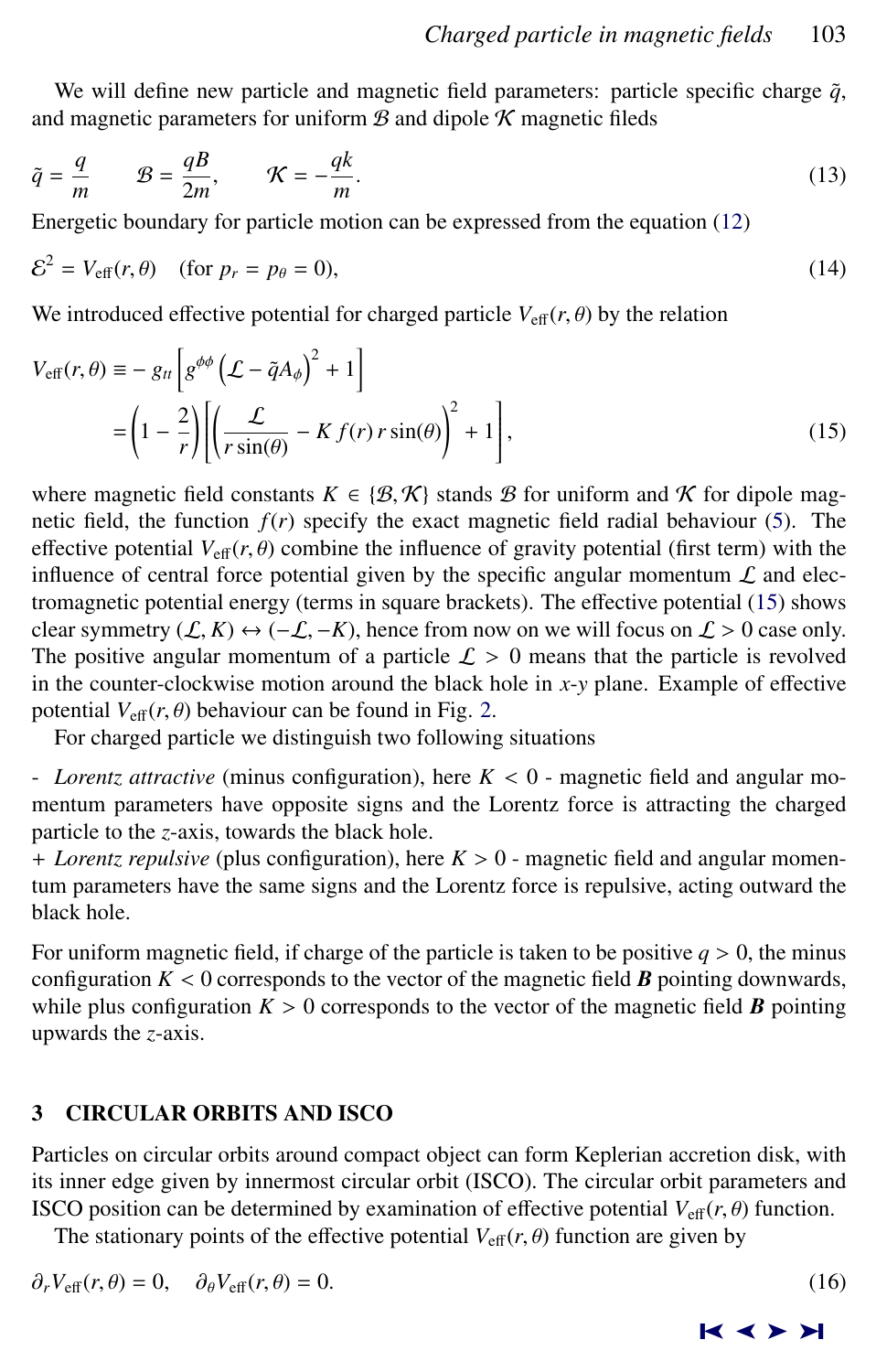<span id="page-5-0"></span>

**Figure 3.** Specific axial angular momentum  $\mathcal{L}_E(r)$  for charged particle on circular orbit in magnetic field, as function of radial coordinate *r*. The non-magnetic case is given as dashed curve, the black point are located at minima of  $\mathcal{L}_E(r)$  function and represents radial position of ISCO.

The second equation in the extrema condition [\(16\)](#page-4-0) has one root at  $\theta = \pi/2$ . In another words, there is extrema of the  $V_{\text{eff}}(r, \theta)$  function located in the equatorial plane. The first equation in the extrema condition [\(16\)](#page-4-0) leads to a quadratic equation with respect to the specific angular momentum  $\mathcal L$ 

$$
(r-3)\mathcal{L}^2 + X\mathcal{L} - Y = 0,\tag{17}
$$

where functions *<sup>X</sup>*, *<sup>Y</sup>* are given by

$$
X = Kr^{2}[(r-2)rf' + 2f], \quad Y = K^{2}r^{4}f[(r-2)rf' + (r-1)f] + r^{2}.
$$
 (18)

Real roots of radial coordinate  $r > 2$  from eq. (17) determine maxima, minima and inflex points of the  $V_{\text{eff}}(r, \theta = \pi/2)$  function. Such extrema give stable (minima) and unstable (maxima) equilibrium positions for the circular particle motion, i.e. stable or unstable circular orbits. The inflex points give the marginally stable circular orbits. The solutions of quadratic equation (17) determine the specific angular momentum  $\mathcal{L}_{E\pm}(r)$  for any circular orbit with radial coordinate *r*

$$
\mathcal{L}_{E\pm}(r) = \frac{-X \pm \sqrt{X^2 + 4Y(r - 3)}}{2(r - 3)}\tag{19}
$$

The angular momentum  $\mathcal{L}_{E\pm}(r)$  function is plotted for uniform and dipole magnetic fields in Fig. 3. One can clearly see the biggest difference between uniform and magnetic field in equatorial plane. The effect of uniform magnetic became more visible with large radii *r*, because the magnetic field is constant for any *r* and does not disappear at infinity. The dipole magnetic field gets weaker as one is departing from the generating current loop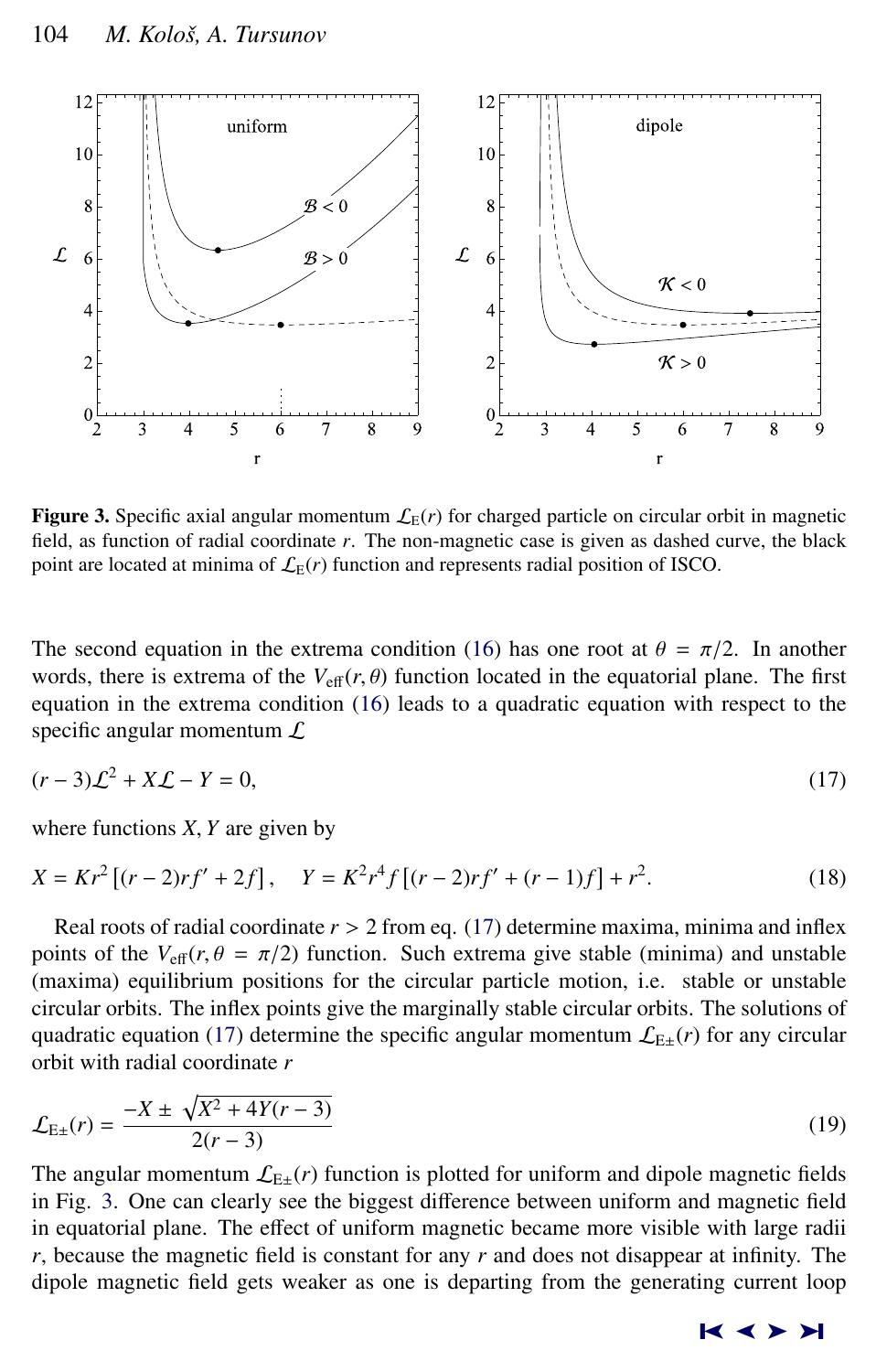

Figure 4. Charged particle ISCO for different values of magnetic field parameters  $\mathcal{B}, \mathcal{K}$ .

which should be located close to the origin of coordinates but above Schwarzschild horizon, the dipole magnetic field disappear at infinity  $r \to \infty$ .

The local extrema of the  $\mathcal{L}_{E\pm}(r)$  function [\(19\)](#page-5-0) determine the innermost stable circular orbits (ISCO). The ISCO radial position for charged particle moving around black hole strongly depends on the magnetic field, see Fig. 4. For uniform magnetic field the charged particle ISCO position is decreasing for both attracting  $(B < 0)$  or repulsing  $( B$  > 0) Lorentz force configurations. Even for relatively small magnetic field parameter  $B = \pm 0.05$  the ISCO radii is shifted from from 6*M* to 5*M* in the geometrized units. For dipole magnetic field, the charged particle ISCO position is sifted towards to the black hole for attracting Lorentz force ( $K < 0$ ), while for repulsive Lorentz force ( $K > 0$ ) the ISCO position is shifted away from black hole.

# 4 ANY MAGNETIC FIELD IS UNIFORM AT SMALL SCALES

As numerical simulations shows, realistic magnetic field around compact object with accretion disk will be probably quite complicated. The question arise, if one can substitute this realistic magnetic field by some simple analytic solution, at last for large scales. In this article we will focus on much simpler situation. We will try to substitute dipole magnetic field, as model of complicated magnetic field, with the uniform magnetic field.

Any smooth function can be approximated in neighborhood of some point by linear function using Taylor expansion. We can expand complicated dipole magnetic field into uniform magnetic field at given point, just by assuming to have the the same value of Lorentz force there. We give an example of charged particle moving in dipole and uniform magnetic field where the initial conditions and strength of Lorentz force was set to be the same in both dipole and uniform field cases. In Fig. [5.](#page-7-0) the particle trajectory will stay close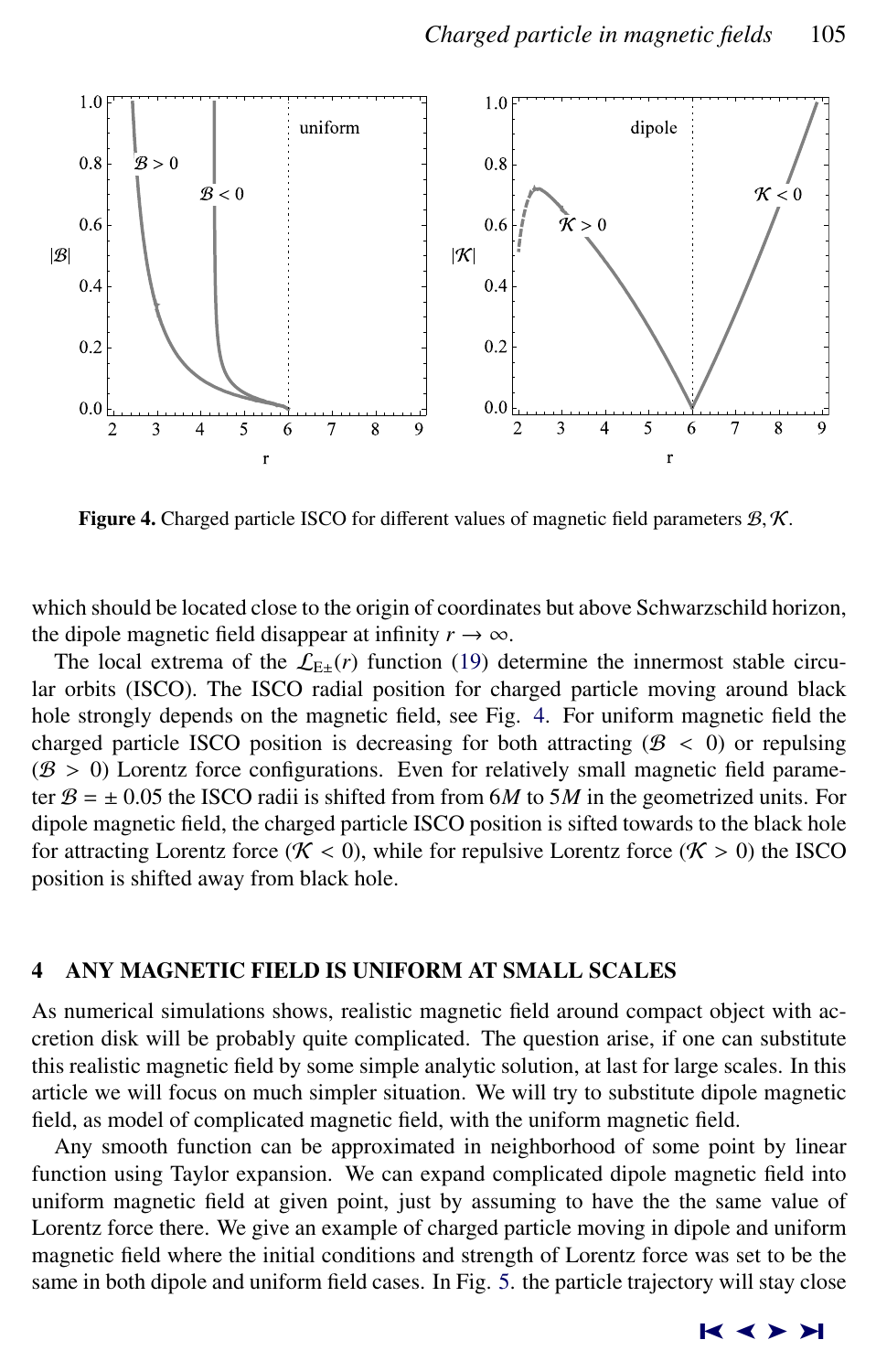<span id="page-7-0"></span>

Figure 5. Charged particle trajectory around Schwarzschild black hole with dipole or uniform magnetic filed. Particle initial conditions and strength of Lorentz force are set to be the same in both cases.

to its initial point, because we are close to the effective potential minima. In this case the charged particle trajectory in dipole magnetic field can be well approximated by particle moving in uniform magnetic filed. In Fig. [6.](#page-8-0) the situation is completely different, since the charged particle in dipole field is exploring large areas below and above equatorial plane, where it will feel the dipole field inhomogeneities. In this situation the approximation by uniform field will valid only for very short time.

Dipole/uniform magnetic field substitution is then possible only for charged particle oscillating around its circular orbit.

# 5 HARMONIC OSCILLATIONS IN MAGNETIC FIELD

If a charged test particle is slightly displaced from the equilibrium position located in a minimum of the effective potential  $V_{\text{eff}}(r, \theta)$  at  $r_0$  and  $\theta_0 = \pi/2$ , corresponding to a stable circular orbit, the particle will start to oscillate around the minimum realizing thus epicyclic motion governed by linear harmonic oscillations. For harmonic oscillations around the minima of the effective potential  $V_{\text{eff}}$ , the evolution of the displacement coordinates  $r =$  $r_0 + \delta r$ ,  $\theta = \theta_0 + \delta \theta$  is governed by the equations

$$
\ddot{\delta r} + \omega_r^2 \, \delta r = 0, \quad \ddot{\delta \theta} + \omega_\theta^2 \, \delta \theta = 0,\tag{20}
$$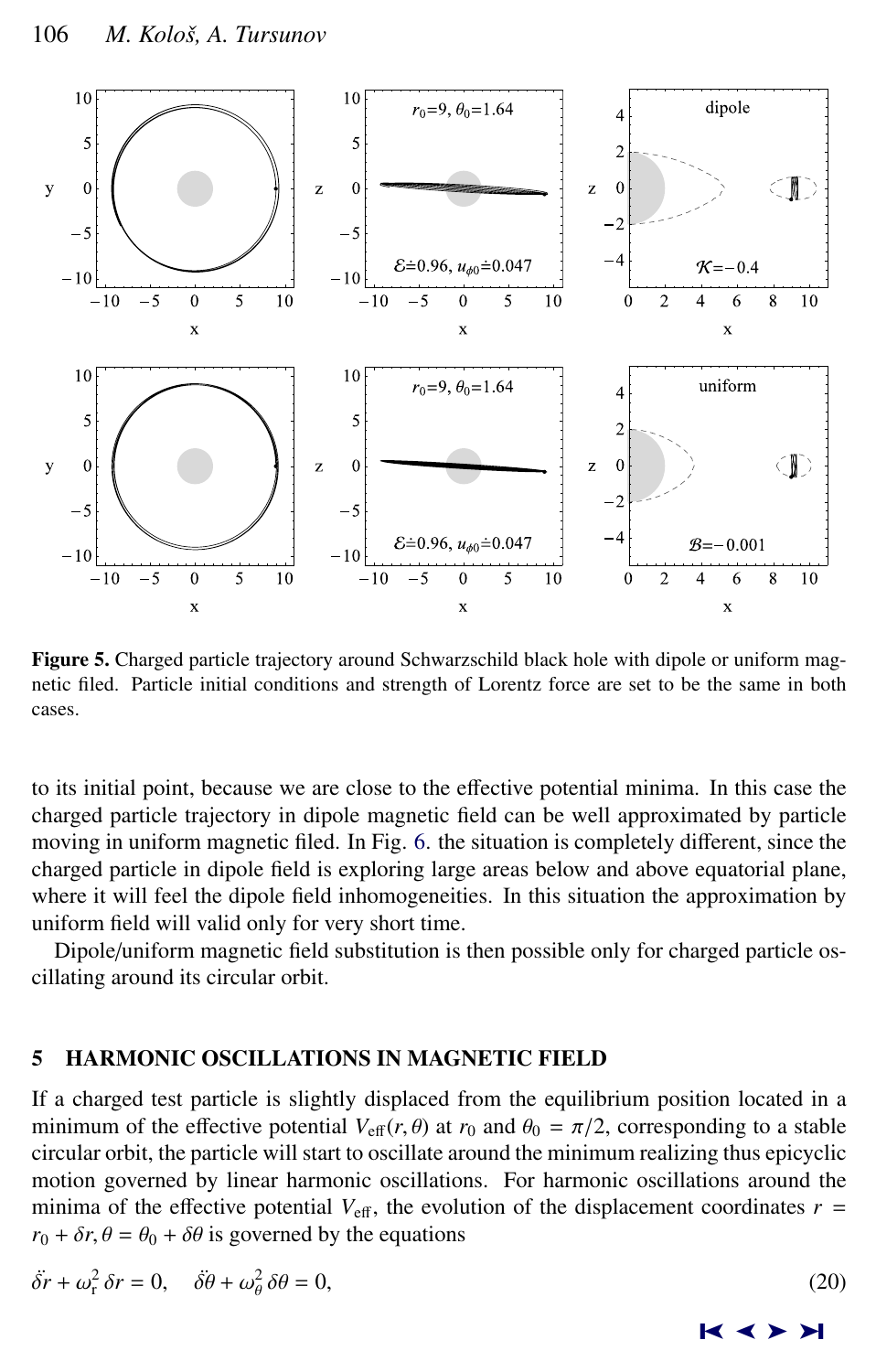<span id="page-8-0"></span>

Figure 6. Charged particle trajectory around Schwarzschild black hole with dipole or uniform magnetic filed. Particle initial conditions and strength of Lorentz force are set to be the same in both cases.

where dot denotes derivative with respect to the proper time  $\tau$  of the particle ( $\dot{x} = dx/d\tau$ ), and locally measured angular frequencies of the harmonic oscillatory motion are given by

$$
\omega_{\rm r}^2 = \frac{1}{g_{rr}} \frac{\partial^2 H_{\rm P}}{\partial r^2}, \quad \omega_{\theta}^2 = \frac{1}{g_{\theta\theta}} \frac{\partial^2 H_{\rm P}}{\partial \theta^2}, \quad \omega_{\phi} = \frac{\mathrm{d}\phi}{\mathrm{d}\tau} = \mathcal{L} g^{\phi\phi} - K f(r), \tag{21}
$$

where we added also the Keplerian (axial) frequency  $\omega_{\phi}$ . We will not put explicit

The locally measured angular frequencies  $\omega_r$ ,  $\omega_\theta$ , and  $\omega_\phi$ , given by  $\omega_\beta = d\phi_\beta/d\tau$  where  $\epsilon$  is a connected to the angular frequencies measured by the static distant ob- $\beta \in \{r, \theta, \phi\}$ , are connected to the angular frequencies measured by the static distant observers (in the physical units) by the gravitational redshift transformation

$$
\nu_{\beta} = \frac{1}{2\pi} \frac{c^3}{GM} \frac{d\mathcal{P}_{\beta}}{dt} = \frac{1}{2\pi} \frac{c^3}{GM} \frac{\omega_{\beta}}{-g^{tt}\mathcal{E}(r)}.
$$
\n(22)

Behaviour of the frequencies  $v_r(r)$ ,  $v_\theta(r)$  and  $v_\phi(r)$ , as functions of the radial coordinate *r*, is demonstrated in Fig. [7](#page-9-0) for both dipole and uniform magnetic field. For small radii,  $r \ge r_{\text{ISCO}}$ , we see strong gravitational influence on the angular frequencies in both dipole and uniform cases. For large radii  $r \gg r_{\text{ISCO}}$  the influence of the uniform magnetic field is prevailing, while the influence of the dipole magnetic field is fading away and the frequencies are coinciding with non-magnetic case.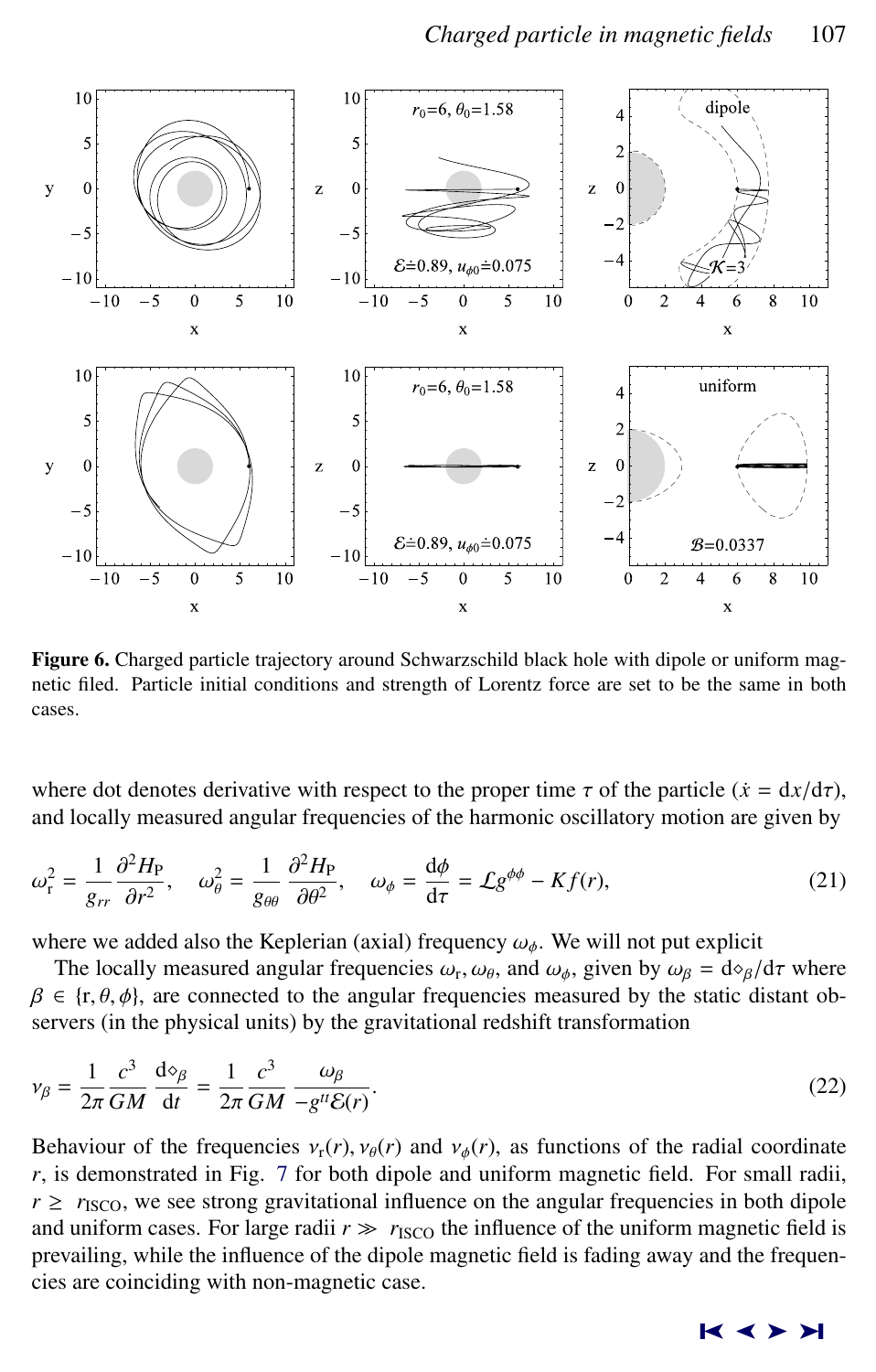<span id="page-9-0"></span>

**Figure 7.** Frequencies  $v_{\theta}$ ,  $v_{\tau}$ ,  $v_{\phi}$  of small harmonic charge particle oscillations around magnetized Schwarzschild black hole as measured by static distant observers. One can easily substitute the effect **Figure** 7. Frequencies  $v_{\theta}$ ,  $v_{\tau}$ ,  $v_{\phi}$  or small narmome enarge particle oscinations around magnetized Schwarzschild black hole as measured by static distant observers. One can easily substitute the effect of dipole magnetic field (left figures) with uniform magnetic field (right figures). The black curves are for magnetic case, while the non-magnetic (neutral) case is given by grey curves.

The charged particle oscillations with frequencies  $v_r(r)$ ,  $v_\theta(r)$  and  $v_\phi(r)$ , suggest interesting astrophysical application, related to quasi-periodic oscillations (QPOs) observed in many Galactic Low Mass X-Ray Binaries (LMXB) containing neutron stars or black holes [\(Bakala et al.,](#page-11-0)  $2010$ ; Kološ et al.,  $2015$ ). According to the observed frequencies of QPOs, which cover the range from few mHz up to 0.5 kHz, different types of QPOs were distinguished. These are the high frequency (HF) and low frequency (LF) QPOs in the timing spectra with frequencies up to 500 Hz and up to 30 Hz, respectively. The HF QPOs are sometimes detected with the twin peaks (upper  $f_{\text{up}}$  and lower  $f_{\text{low}}$ ) which have frequency ratio close to 3 : 2. The simplest geodesic QPOs model is epicyclic resonance (ER) model (Török et al., [2005\)](#page-11-0), where the two resonant modes are identified to be the radial  $v_r$  and vertical  $v_{\theta}$  epicyclic frequencies

$$
f_{\rm up} = \nu_{\rm up} \equiv \nu_{\theta}, \quad f_{\rm low} = \nu_{\rm low} \equiv \nu_{\rm r}, \quad \nu_{\rm up} : \nu_{\rm low} = 3 : 2,
$$
 (23)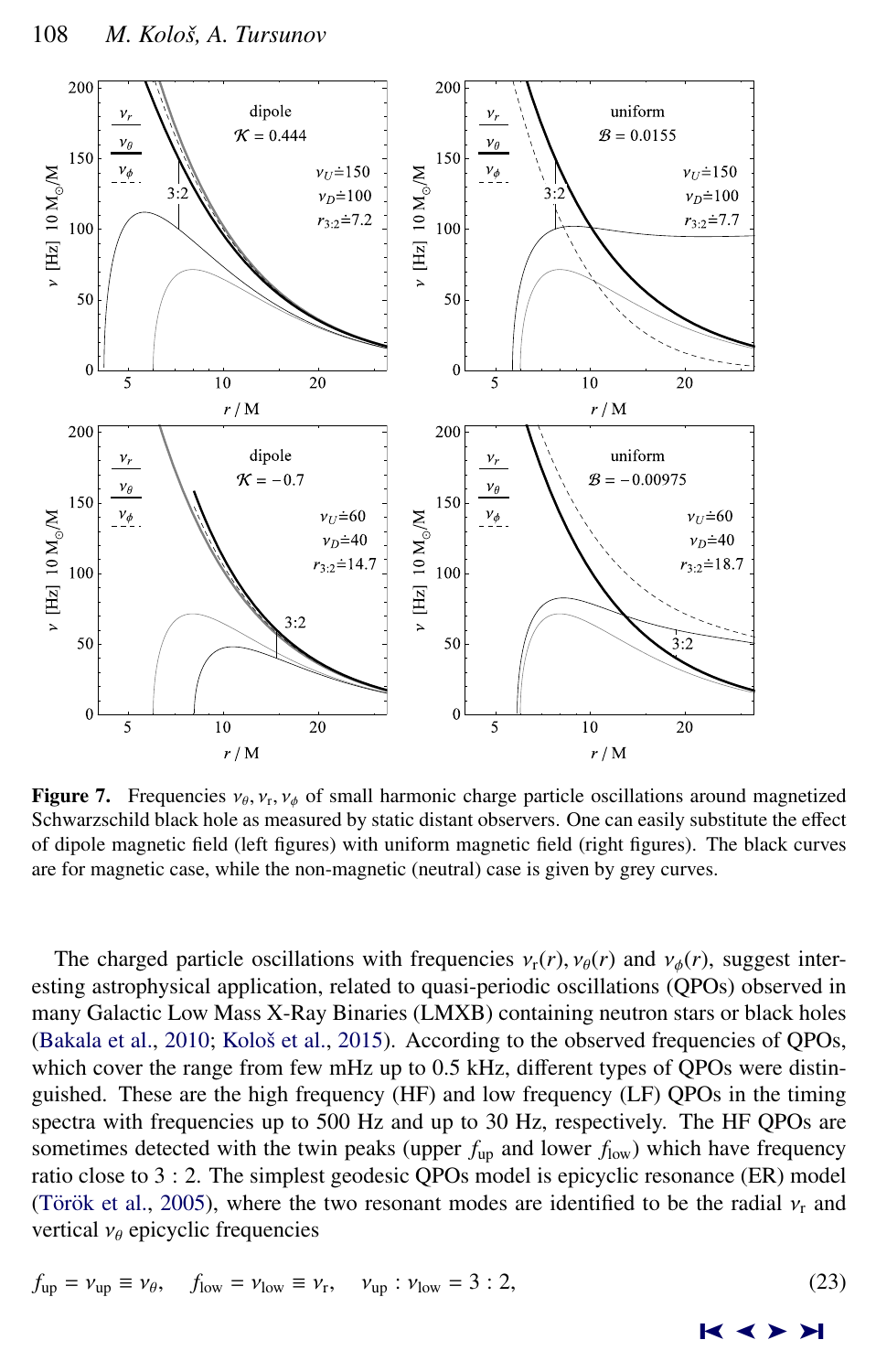<span id="page-10-0"></span>The frequency commensurability is crucial ingredient of the resonant model, and a particular case of this commensurability occurs for the parametric (internal) resonant phenomena that become strongest in the case of the 3 : 2 frequency ratio

The open question is, if we can once again substitute the influence of complicated magnetic field (dipole), with the simple uniform magnetic field. To fit the observed QPOs frequencies  $f_{\text{up}}$  and  $f_{\text{low}}$ , for compact object with mass *M*, one must change the dipole magnetic field parameter K in functions  $v_{\text{up}}^{\text{D}}(r_{\text{D}}, \mathcal{K}, M)$ ,  $v_{\text{low}}^{\text{D}}(r_{\text{D}}, \mathcal{K}, M)$  and hence obtain required frequencies for 3:2 resonant radii  $r<sub>D</sub>$ . Frequencies at resonant radii  $r<sub>D</sub>$  for dipole magnetic field with parameter  $K$  can be substituted by frequencies at resonant radii  $r_U$  for uniform magnetic field  $v_{\rm up}^{\rm U}(r_{\rm U}, \mathcal{B}, M)$ ,  $v_{\rm low}^{\rm U}(r_{\rm U}, \mathcal{B}, M)$  with parameter  $\mathcal B$  using equations

$$
\mathbf{v}_{\text{up}}^{\text{D}}(r_{\text{D}}, \mathcal{K}, M) = \mathbf{v}_{\text{up}}^{\text{U}}(r_{\text{U}}, \mathcal{B}, M), \quad \mathbf{v}_{\text{low}}^{\text{D}}(r_{\text{D}}, \mathcal{K}, M) = \mathbf{v}_{\text{low}}^{\text{U}}(r_{\text{U}}, \mathcal{B}, M). \tag{24}
$$

Examples of frequencies substitution for dipole/uniform magnetic field is show in Fig. [7](#page-9-0) for both Lorentz attractive and repulsive cases.

## 6 CONCLUSIONS

Magnetic field can strongly influence astrophysical processes around compact object. If the specific particle charge  $q/m$  is large enough, even weak magnetic field can significantly influence position of Keplerian accretion disc inner edge, the charged particle trajectory and charge particle oscillatory frequencies.

Real magnetic field around compact object will be far away from to be completely uniform, but any magnetic field can be approximated by uniform at last at small scales. Such magnetic field simplification for charged particle motion will work only if the particle trajectory will remain in small region of space. When the particle trajectory will move away from vicinity of its initial position, it will start to feel magnetic field inhomogeneity.

We tested charged particle motion in two magnetic filed configurations: in dipole magnetic field, as representation of complicated filed, and in uniform magnetic field. The charged particle ISCO behave differently for dipole or uniform field: for dipole field the ISCO is increasing or decreasing with the field strength, depending on direction of Lorentz force; for uniform filed is the ISCO always decreasing. Charged particle QPOs frequencies for dipole magnetic field can be substituted by frequencies calculated for uniform magnetic field.

#### ACKNOWLEDGEMENTS

The present work was supported the Czech Science Foundation Grant No. 16-03564Y.

# **REFERENCES**

Bakala, P., Urbanec, M., Šrámková, E., Stuchlík, Z. and Török, G. (2012), On magnetic-field-induced corrections to the orbital and epicyclic frequencies: paper II. Slowly rotating magnetized neutron stars, *Classical and Quantum Gravity*, 29(6), 065012.